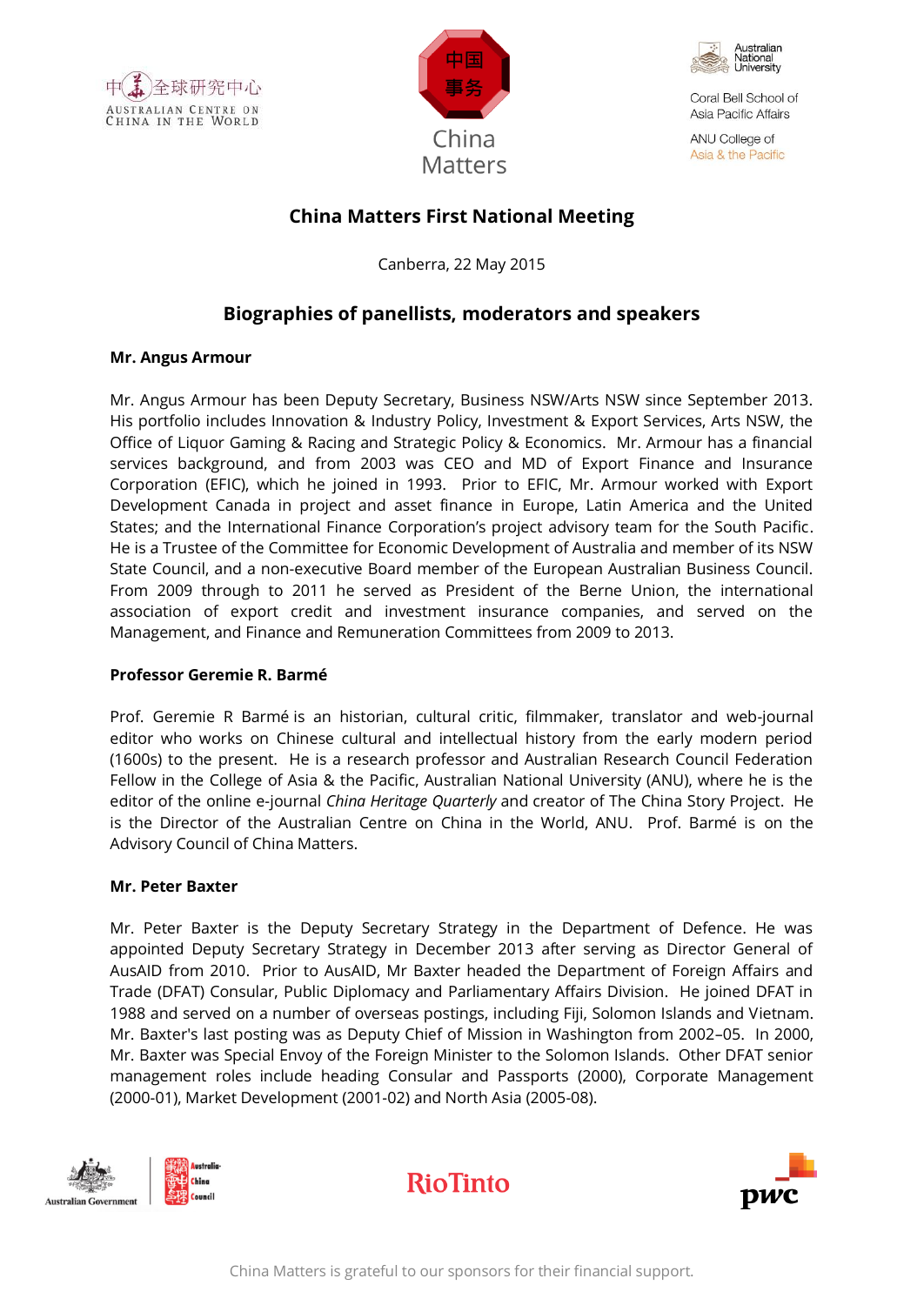





Coral Bell School of Asia Pacific Affairs ANU College of

Asia & the Pacific

#### **Mr. Stephen Byron**

Mr. Stephen Byron has been Managing Director of Canberra Airport and the Capital Airport Group since the airport's acquisition from the Commonwealth in 1998 by his father Terry Snow. Since then Mr. Byron has overseen investment of almost \$2 billion in new infrastructure and development at Canberra Airport. Today the airport terminal is international-ready and services three million domestic passengers annually, and the adjacent business parks and retail precincts accommodate some 12,000 workers and leading national retailers including Costco, Woolworths and Big W. Mr. Byron is Chair of the Australian Capital Cities Airport CEO Group, Chairman of the Board of Canberra Grammar School, Board Governor of the Australian National University Endowment for Excellence, Board Member of the Canberra Convention Bureau and a Director of the Snow Foundation. In 2013, Mr. Byron was recognised by the Australian Airports Association with a national award for the most outstanding contribution to the airports industry. Mr. Byron resides in Canberra with his family and is a keen sailor, having completed 21 Sydney to Hobart yacht races.

### **Mr. Jason Fitts**

Mr. Jason Fitts was posted to the Australian Embassy in Beijing from 1997 to 2000 and worked in the economic section covering a range of matters including bilateral trade and investment in the mining and energy sectors. He returned to Beijing in 2007 for two years to work in the AusAIDfunded China Australia Governance Program, which undertook projects on economic governance in China. Mr. Fitts has over ten years' experience in the economic regulation of electricity and gas infrastructure at the Australian Energy Regulator and in the economic regulation of water infrastructure in the Victorian Essential Services Commission. He has undertaken short-term secondments to infrastructure regulators in Taiwan and the USA. Mr. Fitts has an academic background in economics and finance and has a Master of Public Policy from Princeton University focusing on economic development and urban planning. He speaks and reads Mandarin.

#### **Dr. Bates Gill**

Dr. Bates Gill is presently Chief Executive Officer of the United States Studies Centre (USSC) at the University of Sydney, a position he has held since October 2012. Prior to this, he was Director and chief executive of the Stockholm International Peace Research Institute (SIPRI), an independent think tank consistently recognized as one of the world's top ten research institutes in international affairs. Before joining SIPRI, Dr Gill held the Freeman Chair in China Studies at the Center for Strategic and International Studies in Washington, D.C from 2002 to 2007. He previously served as the inaugural Director of the Center for Northeast Asian Policy Studies at the Brookings Institution. Dr. Gill has a long record of research and publication on international and regional security issues, particularly regarding arms control, non-proliferation, peacekeeping and military-technical development, especially with regard to China and Asia. Dr. Gill is a Board Director of China Matters.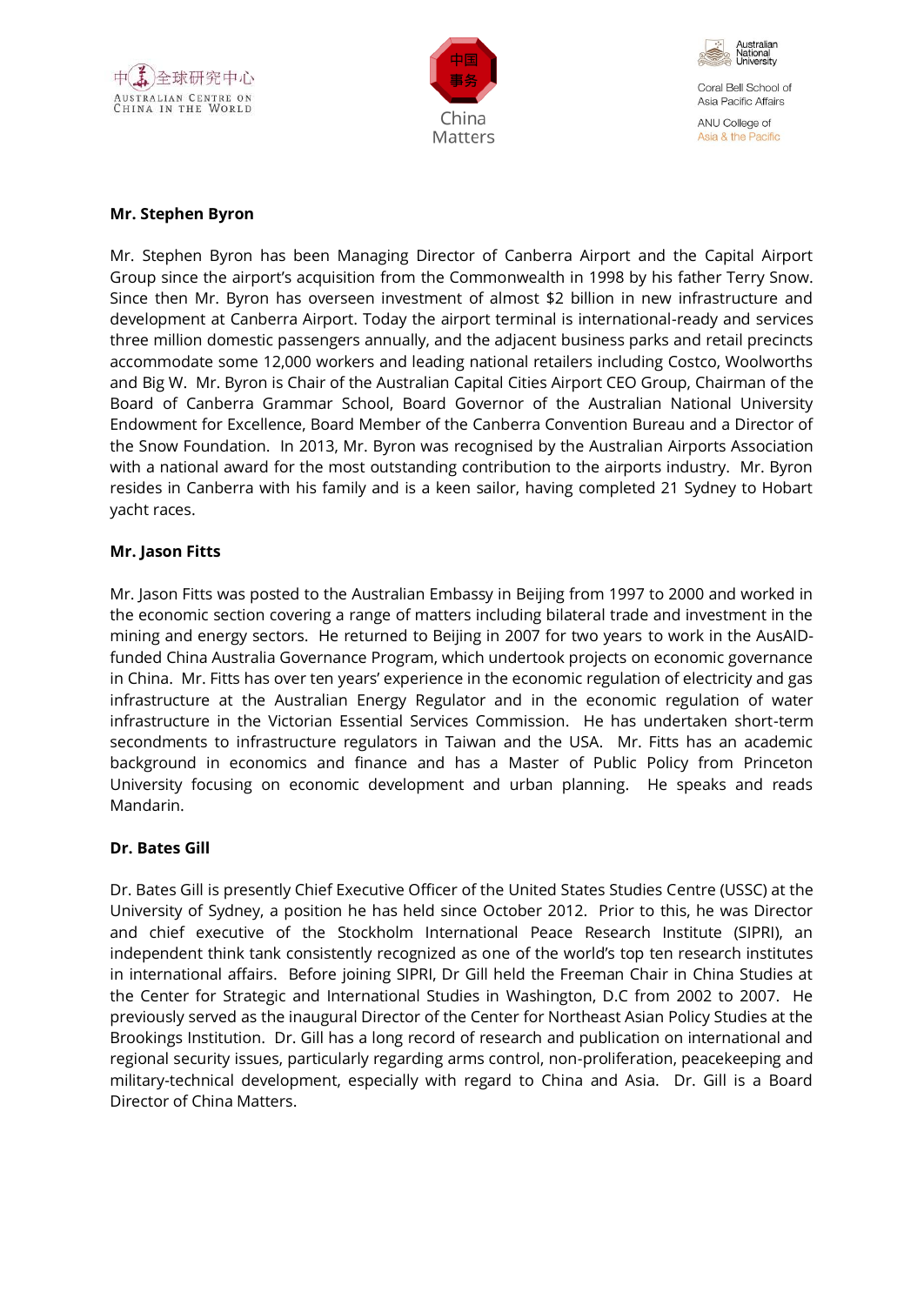





Coral Bell School of Asia Pacific Affairs ANU College of Asia & the Pacific

## **Mr. Allan Gyngell AO**

Mr. Allan Gyngell AO was the Director-General of the Office of National Assessments (ONA) from July 2009 until April 2013 and, prior to that, the founding Executive Director of the Lowy Institute for International Policy (2003-09). He is currently a Visiting Fellow at the National Security College, an Adjunct Professor at the Crawford School of Public Policy and Director of the Crawford Australian Leadership Forum. He is co-author (with Michael Wesley) of *Making Australian Foreign Policy* (Cambridge University Press). Between 1993 and 1996, Mr. Gyngell was foreign policy adviser in the office of then-Australian Prime Minister Paul Keating, and from 1991 until 1993 was First Assistant Secretary in the International Division of the Department of Prime Minister and Cabinet. Mr. Gyngell also spent a number of years as an analyst with ONA, where he worked on Southeast Asian issues (1978-80) and headed the branch dealing with great power relations at the end of the Cold War (1984-89). Mr. Gyngell is Chair of the Advisory Council of China Matters.

### **Mr. David Irvine AO**

Mr. David Irvine AO led the Australian Security Intelligence Organisation as Director-General of Security from 2009-14. Prior to that he was the Director-General of the Australian Secret Intelligence Service from 2003–09. Mr. Irvine was a career diplomat who joined the Australian Foreign Service in 1970. His appointments included High Commissioner to Papua New Guinea (1996–99), Australian Ambassador to the People's Republic of China, Mongolia and the Democratic People's Republic of Korea (2000–03), as well as postings in Rome, Jakarta (twice), Beijing and Port Moresby. He serves on the Advisory Board of at the Centre for Military and Security Law at the Australian National University.

## **Ms. Linda Jakobson**

Ms. Linda Jakobson is the Founding Director of China Matters. She is also a Visiting Professor at the US Studies Centre at Sydney University and a Non-Resident Fellow at the Lowy Institute for International Policy. From 2011 to 2013, she served as the Lowy Institute's East Asia Program Director. Before moving to Sydney in 2011, Ms Jakobson lived and worked in China for more than 20 years and published six books on Chinese and East Asian society. Her last position in Beijing was as Director of the China and Global Security Programme and Senior Researcher at the Stockholm International Peace Research Institute (SIPRI) from 2009-2011. Of the numerous publications Ms. Jakobson has authored, the most relevant for China Matters' inaugural meeting is *Australia-China Ties: In Search of Political Trust* (Lowy Institute Policy Brief, 2011). Ms. Jakobson's current research focuses on US-China relations, Australia-China relations, maritime security in Indo-Pacific Asia, and China's Arctic activities.

## **Lt. Gen. Peter Leahy AC (Ret.)**

Lt. Gen. Peter Leahy AC (Ret.) concluded his career in the Army in 2008, as Chief of the Army with the rank of Lieutenant General. He served in this appointment for 6 years. His period of command was marked by the continuous global deployment of Australian soldiers on high tempo, complex and demanding combat operations. He was also responsible for the rapid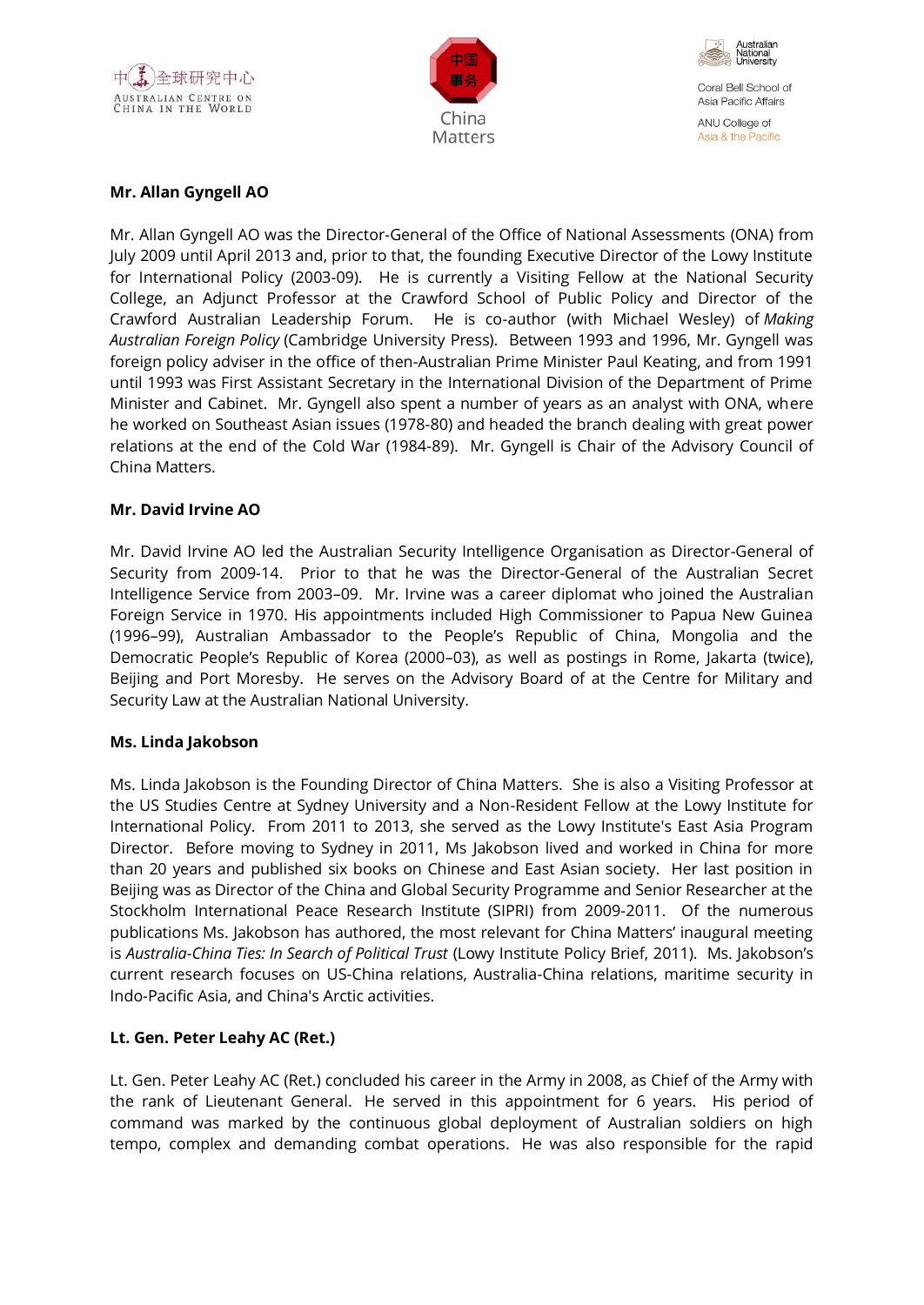





expansion and development of the Army to meet the changing demands of modern conflict. Since leaving the Army, he has joined the University of Canberra as a Professor and become the foundation Director of the National Security Institute. He has been appointed to the Boards of Codan Limited, Electro Optic Systems Holdings Limited and Citadel Group Limited. Additionally, he is a member of the Defence South Australia Advisory Board, Chairman of the Salvation Army Red Shield Appeal Committee in the ACT, Chairman of the charity 'Soldier On' and a Trustee of the Prince's Charities Australia. He also serves on the Advisory Council of China Matters.

## **Mr. Andrew Parker**

Mr. Andrew Parker is a Sydney-based Partner at PwC where he leads the Australian firm's Asia Practice. Mr. Parker joined Price Waterhouse in 1985, became a partner in 1999 and spent 12 years in PwC's London, Moscow and Jakarta offices where he gained considerable experience advising companies investing in foreign (and particularly developing) markets. Mr. Parker was previously the leader of PwC's Asian telecoms industry team. He is a member of the Advisory Board of the Asia Society and a non-executive director of the Australia Indonesia Centre at Monash University. Mr. Parker was the lead author of PwC's landmark report on Australia's lack of business investment in Asia titled 'Passing us by'. Mr. Parker is on the Advisory Council of China Matters.

### **Mr. Andrew Stoler**

Mr. Andrew Stoler served as Deputy Director-General of the World Trade Organization in Geneva 1999-2002. He is currently based in Australia and is a consultant on international trade and investment issues and negotiations. He serves on the Advisory Committee of the European Centre for International Political Economy and is a member of the International Academic Advisory Board of the United States Studies Centre (USSC) at the University of Sydney. From 2003 until 2011, Mr Stoler was the foundation Executive Director of the Institute for International Trade at the University of Adelaide. Earlier, he had a long career as a negotiator with the Office of the United States Trade Representative in Washington and Geneva. Mr. Stoler is on the Advisory Council of China Matters.

#### **Mr. Tom Switzer**

Mr. Tom Switzer is a Research Associate at the United States Studies Centre at the University of Sydney where he teaches courses in US politics, US foreign policy, US-Australia relations and Australian diplomatic history. He is also editor of *American Review*, the Centre's online journal of opinion, and host of *Between the Lines* on the ABC's Radio National. In 2009 he was a candidate in the Liberal Party primary for the federal seat of Bradfield in northern Sydney. In 2008 he was senior adviser to former federal Opposition Leader Brendan Nelson. He is former editor of *Spectator Australia* (2009-14), opinion page editor for *The Australian* (2001-08), an editorial writer at *The Australian Financial Review* (1998-2001) and an assistant editor at the American Enterprise Institute in Washington, DC (1995-98). He has contributed articles to the *Wall Street Journal*, *The New York Times*, and *Foreign Affairs*. He is a regular guest on Sky News, ABC News 24 and Radio Australia Asia Pacific.